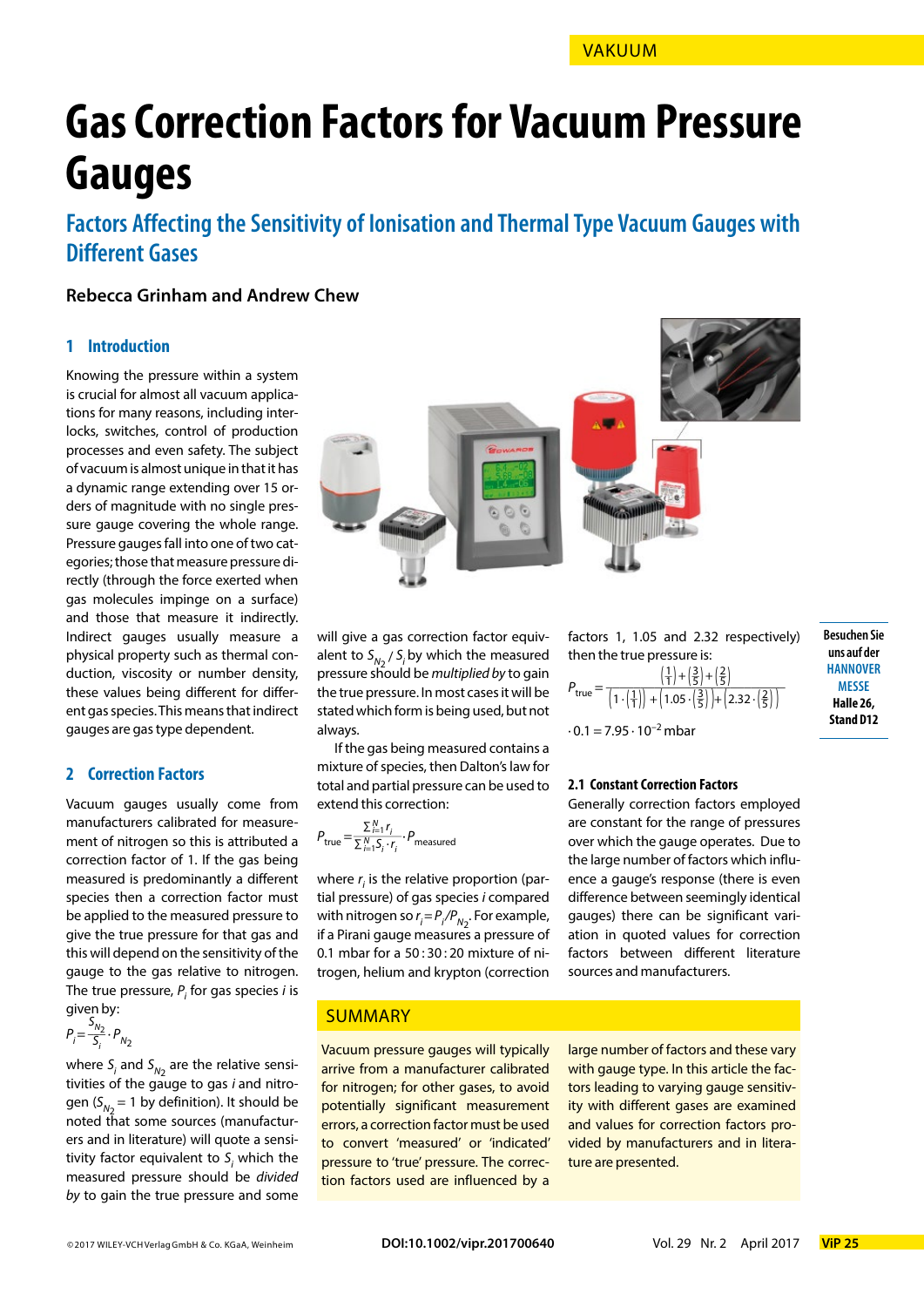## **V I P**



**FIGURE 1: Summary of correction factor data for a range of common gases from various literature sources and manufacturers for thermal and ionisation type gauges and additional data for less common gases from a single source.**

> **Fig. 1** shows the variation in correction factors of a range of gases for thermal and ionisation gauges plus additional data on less common gases. The points show the mean value with the error bars giving the standard deviation of the data from multiple sources (the additional data is from a single source). These are relative to nitrogen which has, as discussed, a nominal correction factor of 1. It can be seen that for all gauge types there is a roughly linear increase in correction factor with molecular mass. It can also be seen that there is a significant variation (as much as 41 %, 38 % and 60 % for Pirani, hot cathode and cold cathode respectively) in correction factors from manufacturers and other

## ZUSAMMENFASSUNG

## **Gaskorrekturfaktoren für Vakuumdruckmessgeräte**

Vakuummessgeräte werden üblicherweise von den Herstellern für Stickstoff kalibriert. Um die bei Druckmessungen in anderen Gasen auftretenden Messfehler zu vermeiden, muss mit Hilfe eines Korrekturfaktors der angezeigte Druck in den tatsächlichen Druck umgerechnet werden. Die verwendeten Korrekturfaktoren hängen von vielen, ihrerseits wiederum messgerätabhängigen Faktoren ab. Im Beitrag werden verschiedene, die gasartabhängige Sensitivität der Messgeräte beeinflussende Faktoren untersucht und Werte für Korrekturfaktoren präsentiert.

sources. This can be due to the specific gauge used for measurement as well as calibration and ambient conditions. Additional data for other gases shows the larger correction factor for more complicated, multi-atomic molecules although there is still a dependence on mass as shown by the C<sub>n</sub>H<sub>2n+2</sub> series. **Fig. 2** shows the correction factors quoted by some of the leading gauge manufacturers for hot cathode ionisation gauges only.

## **2.2 Calibration Curves**

Although using a constant correction factor gives a generally reasonable approximation for the middle of the gauge's range it can lead to significant errors at the upper extreme of the range. This is demonstrated in **Fig. 3** where curves of displayed pressure against true pressure for a Pirani gauge are shown. The inset shows the approximately linear region where correction factors are measured. For pressures above around 1 mbar there is significant departure from linearity (to be discussed below) and therefore readings in this range should only be used for indication. Most manufacturers will give both a range of higher accuracy and an extended range over which the gauge can still be used but accuracy is reduced. It can be seen that below around  $10^{-3}$ mbar there is little difference between measured and true pressure and between different gases. This is due to radiation, which is not dependant on gas species, taking over as the largest contribution to heat loss (discussed below).

#### **2.3 Gauge Accuracy**

The accuracy of a gauge will depend on many factors but, in general, a gauge which arrives from a manufacturer with only a 'rough' calibration (with no correction factors applied) can have 20-50 % uncertainty within the stated range. Using a constant gas correction factor can improve this to 10–20 %. Where high accuracy is required, gauges should be calibrated over their whole pressure range to give curves such as those in **Fig. 3**. Long term accuracy of gauges is determined by their sensitivity. For a high quality gauge, individually calibrated for each gas species over the full range against a primary standard, accuracy can be improved to 2–5 %.

## **3 Gauge Mechanisms**

To appreciate the reasons certain factors affect gauge correction factors, it is important to understand the operating principles by which the different gauges work. From the perspective of



**FIGURE 2: Summary of correction factor data from gauge manufacturers against literature averages.**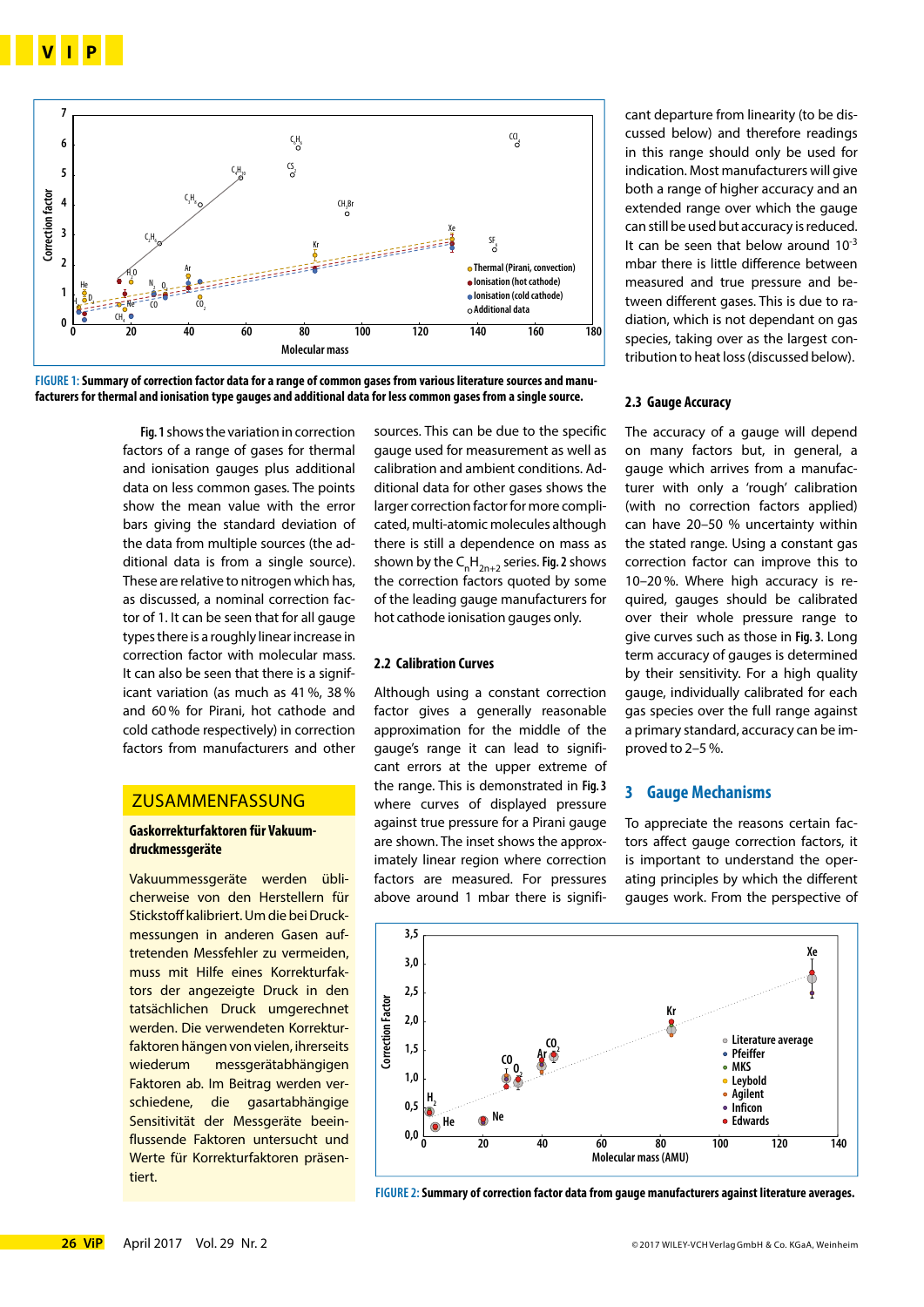## VAKUUM

sensitivity to different gases, there are two key types of pressure gauge; ionisation and thermal. They are both indirect but vary in the way in which they measure pressure associated with residual gas molecules.

## **3.1 Ionisation Gauges**

Ionisation (or ion) gauges are most commonly used for low pressure measurements where the highest accuracy is not critical. They work by ionising gas molecules and causing ions to be accelerated to a detector which measures a current from molecular impacts. They split into two categories depending on the mode of creation of ionising electrons; hot cathode gauges (HCG) use a heated filament to produce electrons whereas cold cathode gauges (CCG) use a crossed electric and magnetic field [1]. Historically there are many kinds of hot cathode gauge however the most common version is the Bayard-Alpert (BA).

BA gauges from different manufacturers generally follow the same design and this allows gauges to be used interchangeably with a single controller. Electrons are produced from a heated filament at around 30 V (as this produces the electron energy giving the highest ionisation probability) generating an electron current of 0.1 to 10mA. They are accelerated toward the anode, which is usually in the form of a spiral and held at a positive potential as shown in **Fig. 4**. This design means that any electrons which do not collide with gas molecules and pass out the far side of the spiral will be drawn back in, reducing losses. As electrons travel through the gas they will collide with molecules and ionise them. Since these ionised molecules have a positive charge they will be repelled from the grid and collide with the collector. The collector is usually a thin wire down the centre of the grid held at ground. Each time an ionised molecule collides with the collector it causes a current to pass through the wire and thus the pressure of the gas can be measured from the number of collisions and hence density of molecules.

The pressure of the gas is directly proportional to the number density of molecules:

*P* = *nkT*

The positive ions colliding with the collector take an electron from it to become neutral, thereby generating a current *I c* . The pressure is directly proportional to the current generated:

 $P \propto \frac{I_c}{I_e}$ *e*

where  $I_e$  is the electron current from the filament which has a fixed value. The gauge can be inserted directly into the chamber 'nude' (the most common option), or enclosed in a glass envelope which is attached to the vacuum chamber.

In cold cathode gauges, the electrons are generated not by thermionic emission, but by discharge in a crossed electric and magnetic field and hence they are also known as 'crossed-field' gauges. The magnetic field also has a secondary affect in that it causes the electrons to travel in a helical path within the gauge and leads to secondary electron generation, maintaining the discharge. The larger mass ionised molecules are less affected by this and can travel directly to the collector. This means that as electrons make several passes around the gauge they are more likely to ionise gas molecules and less likely to collide with the collector. The discharge created by a cold cathode gauge is almost linearly proportional to pressure however, unlike hot cathode gauges, the ion current at the collector does not vary linearly with pressure but has a more complicated relationship. This leads to decreased accuracy, particularly at very low pressures.



**FIGURE 3: Typical calibration curves showing displayed pressure against true pressure for a convection enhanced Pirani gauge with various gases (courtesy of InstruTech).**

There are many different designs of cold cathode gauge with the most common being the Penning, magnetron and inverted magnetron. The Penning gauge is the most simple and based on the original design, as shown in **Fig. 5**.

This basic design was improved on in the magnetron gauge. In this, the anode is an open 'cylinder' with the cathode through the centre and as endplates. This is reversed in the inverted magnetron, where the anode forms the central rod and the cathode is the almost closed cylinder surrounding it. For both of these the magnetic field which is parallel to the axis can be significant; around 0.2 T for magnetron gauges and slightly lower for inverted magnetron gauges. Both these designs are shown in **Fig. 6**.



**FIGURE 4: Diagrams showing the three electrode construction of the Bayard-Alpert gauge and the process of ionisation and collection.**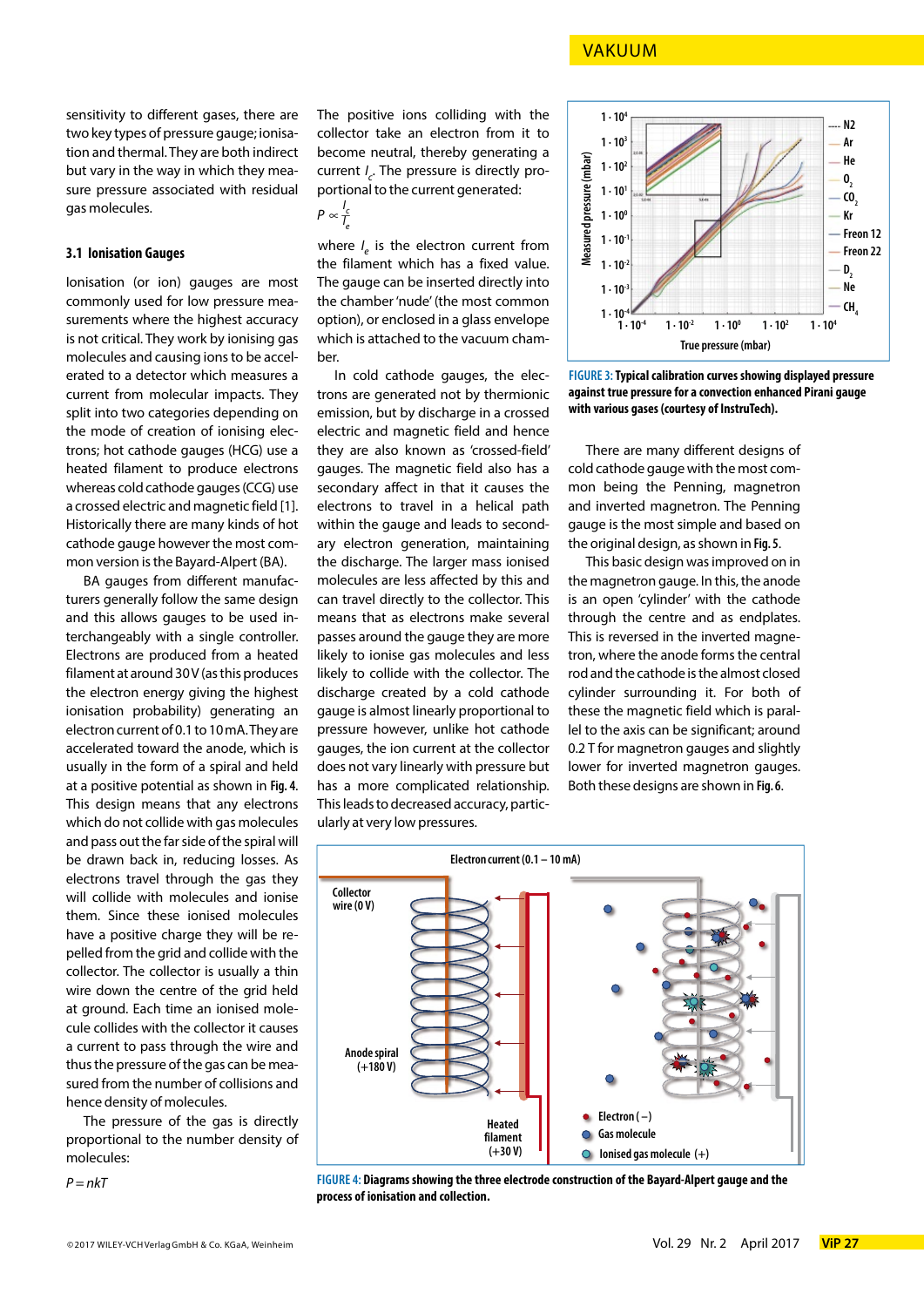





**FIGURE 6: Diagrams showing the design of magnetron (left) and inverted magnetron (right) gauges. FIGURE 5: Diagrams showing the design of a Penning CCG with** 

### **3.2 Thermal Gauges**

**crossed electric and magnetic fields.**

There are several types of pressure gauge based on thermal transport but the most common is the Pirani gauge. The basic principle behind all thermal gauges is that when gas molecules come into contact with a hot surface there will be a transfer of energy from the surface to the gas. The rate of energy loss will depend on the number of collisions with gas molecules and therefore the pressure of the gas. Heat can also be lost via radiation or conduction through the supporting structure however these do not depend on the pressure and are constant or negligible over the operational pressure range.

The Pirani gauge uses a simple Wheatstone bridge design as shown in **Fig. 7**. One arm of the bridge is comprised of a thin wire filament, usually platinum or tungsten, which is heated electrically and exposed to vacuum. As heat is lost to gas molecules the resistance of the wire changes and this is measured by the bridge circuit. Generally a constant resistance, *R*, is used and since the power, *W*, supplied is given by:

 $W = I^2 R$ 



**FIGURE 7: Diagram showing the setup of the circuit used in a Pirani gauge.**

the current, *I*, required to keep this balance is a measure of the pressure. A reference (control) gauge, comprised of an identical sensing element in a sealed volume at known pressure, can be used to account for changes in the local conditions (ambient temperature and pressure) replacing one arm of the bridge.

## **4 Factors Affecting Sensitivity**

There are a large number of factors which affect the response of gauges to different gases, some of which are specific to certain gauge types. For example; with ionisation gauges variation in sensitivity can be due to grid voltage, current, envelope geometry, ionisation cross section or molecular polarisability whereas with thermal gauges variation can be due to thermal accommodation coefficient, molecular mass or ratio of specific heats.

For all gauge types, the correction factor depends on pressure as has been shown in **Fig. 1**. Although the correction factor remains relatively constant with pressure at low pressures, this can lead to significant errors when measuring at high pressure. The effect is particularly apparent in ionisation type gauges where a higher pressure leads to an increase in the ionisation efficiency of the electrons and therefore repeat ionisation of the gas molecules. This means a higher proportion of the gas molecules will become ionised and those that are ionised can become multiply charged. Both these effects lead to a higher current being detected and therefore the pressure measured becomes inaccurate.

For both ion and thermal gauges, the correction factor is temperature dependent. This can be due to changes in the external ambient and envelope

temperature or, for Pirani and hot cathode, positioning of the heated filament within the housing. Generally, if the gauge is allowed to reach an equilibrium before readings are taken then this is not a significant issue. For conditions with extreme temperatures, an additional correction can be applied:

$$
S_{T_0} = S_{T_1} \cdot \frac{T_1}{T_0}
$$

where  $T_0$  is ambient temperature and  $S_T$ is the sensitivity at temperature *T*.

#### **4.1 Factors Affecting Ionisation Gauges**

There are some factors which affect the gas dependence of gauges which are specific to ionisation gauges due to their design.

The most simple of these is due to the voltage supplied to the grid. **Fig. 8** shows the variation in correction factor with grid voltage (relative to the filament) for nitrogen, argon and xenon. It can be seen that the chosen correction factor of 1 for nitrogen occurs at a grid potential of 150 V. Therefore it is this value which is used in almost all cases. The reason for the variation is that the voltage has an effect on both the electron trajectories and the ionisation efficiencies of the electrons. Furthermore, the relationship between voltage and sensitivity is different with different gas species as demonstrated by the curves for gases shown in **Fig. 8**. The sensitivity of the gauge can vary by as much as 0.1 %/V for filament-to-grid potential and up to 1 %/V for filament-to-ground. It is therefore important that the correct voltages are used and kept as constant as possible.

Whilst the electron current generated in an ion gauge does have an effect on the correction factor, this is usually only minimal. It does however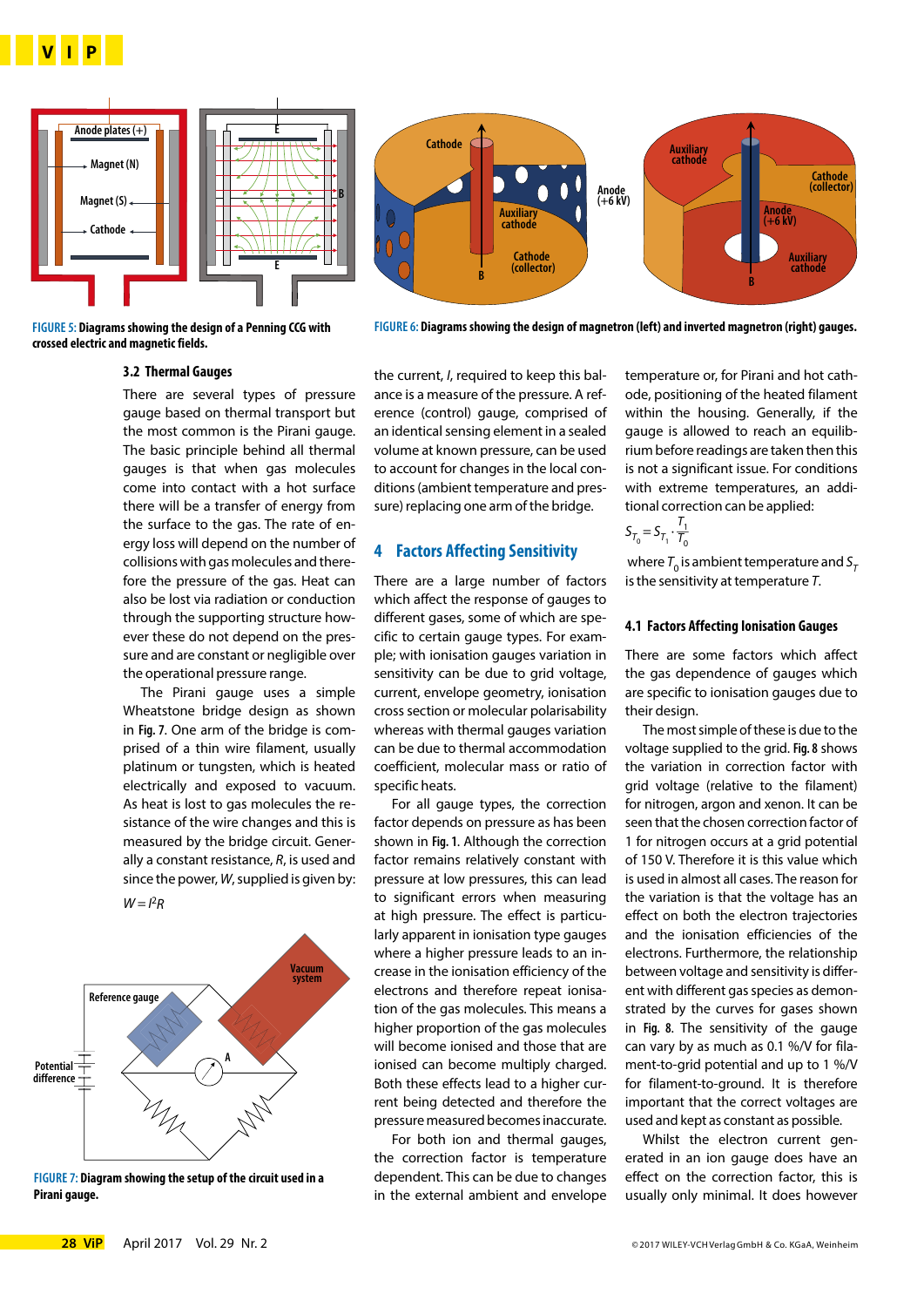decrease the useful range of the gauge if an inappropriate value is chosen. If the electron current is too high it will cause a non-linearity in the pressure response and therefore a lower current is preferred; generally less than 0.1 mA is recommended. If the current is allowed to increase to 10 mA this can cause a decrease in the correction factor by as much as 20 % and significant non-linearity above 10-5 mbar.

The geometry of the gauge can also have an effect on sensitivity, examples of this are the filament to grid spacing, collector location and size and grid end-closure and diameter. Whilst these are usually only small contributions, they are difficult to predict and can vary from gauge to gauge even with the same design. The largest contribution comes from the envelope (when present). This is due to accumulation of charge on the inner surface. This charge causes alterations in electron paths and can lead to shifts in the measured pressure. The most common solution to this is to add shielding to the gauge to prevent charge accumulation or simply use a nude gauge.

The largest effect on the correction factor comes from two closely linked factors; the ionisation cross section and molecular polarisability. Molecular polarisability arises from the shape and structure of the gas molecules themselves. The quantised movement of electrons around the atoms can lead to an uneven distribution of charge which makes the molecule temporarily polar. This can also be induced by an external electric or magnetic field. The more strongly polarised a molecule is the greater the charge and the more likely it will be to attract an electron. This therefore will influence the ionisation cross-section.

The ionisation cross section of a molecule is a measure of the likelihood of that molecule becoming ionised. The more likely a particular gas is to become ionised the more molecules will acquire a charge and collide with the detector. This means that a gas with a higher ionisation cross-section will generate a larger current at the collector and therefore register a higher pressure than a gas of lower ionisation cross-section at the same true pressure.

The relationship between the correc-

tion factor and molecular polarisability and (relative) ionisation cross-section are shown in **Figs 9** and **10** respectively. It can be seen that in both cases there is a strong linear relationship with the correction factor.

## **4.2 Factors Affecting Thermal Gauges**

It has been shown (**Fig. 1**) that higher mass molecules tend to have larger correction factors. In the case of thermal transfer gauges this can be attributed to larger molecules generally having higher (heat) conductivity. There are a number of factors which contribute to the conductivity of a particular gas species including interaction effects, specific heats and accommodation coefficients.

Interaction effects cover a range of characteristics such as the number of degrees of freedom a molecule has (which is influenced by its shape, bonding of constituent atoms and vibrations/rotations) and whether the molecule is polar. These will all affect how the molecules behave with each other and how likely they are to collide with the filament for heat transfer. This is usually only a relatively minor effect. Another minor effect is the accommodation coefficient. This is a measure of how likely a molecule is to arrive at the filament, stay a period of time, and leave with an energy distribution corresponding to the filament temperature. It is dependent on the gas species and the filament temperature and surface material.

One of the largest contributions to the sensitivity and therefore correction factor is the specific heat ratio. Specific heat *C* is defined as the amount of heat (energy) require to raise the temperature by 1 °C. For gases this is given under two conditions; constant pressure,  $C_{pr}$  and constant volume,  $C_{pr}$  Of these, *C*<sub>p</sub> will be higher since is represents the case where heat is also lost in doing work; expanding the volume to keep pressure constant. The ratio of these, *γ* (or alternatively *k* or *κ*), is therefore always greater than unity. Both specific heats are also temperature dependent with the ratio tending to one with increasing temperature.

From fundamental principles, it has been shown [3] that the gas energy transfer,  $W_G$  in a thermal gauge is given



**FIGURE 8: Plot showing the dependence of gauge sensitivity on**  grid potential for N<sub>2</sub>, Ar and Xe.



**FIGURE 9: Plot showing the dependence of gauge sensitivity on molecular polarisability [2].**



**FIGURE 10: Plot showing the dependence of gauge sensitivity on relative ionisation cross section [3].**



**FIGURE 11: Plot showing the dependence of gauge sensitivity on specific heat and molecular mass.**